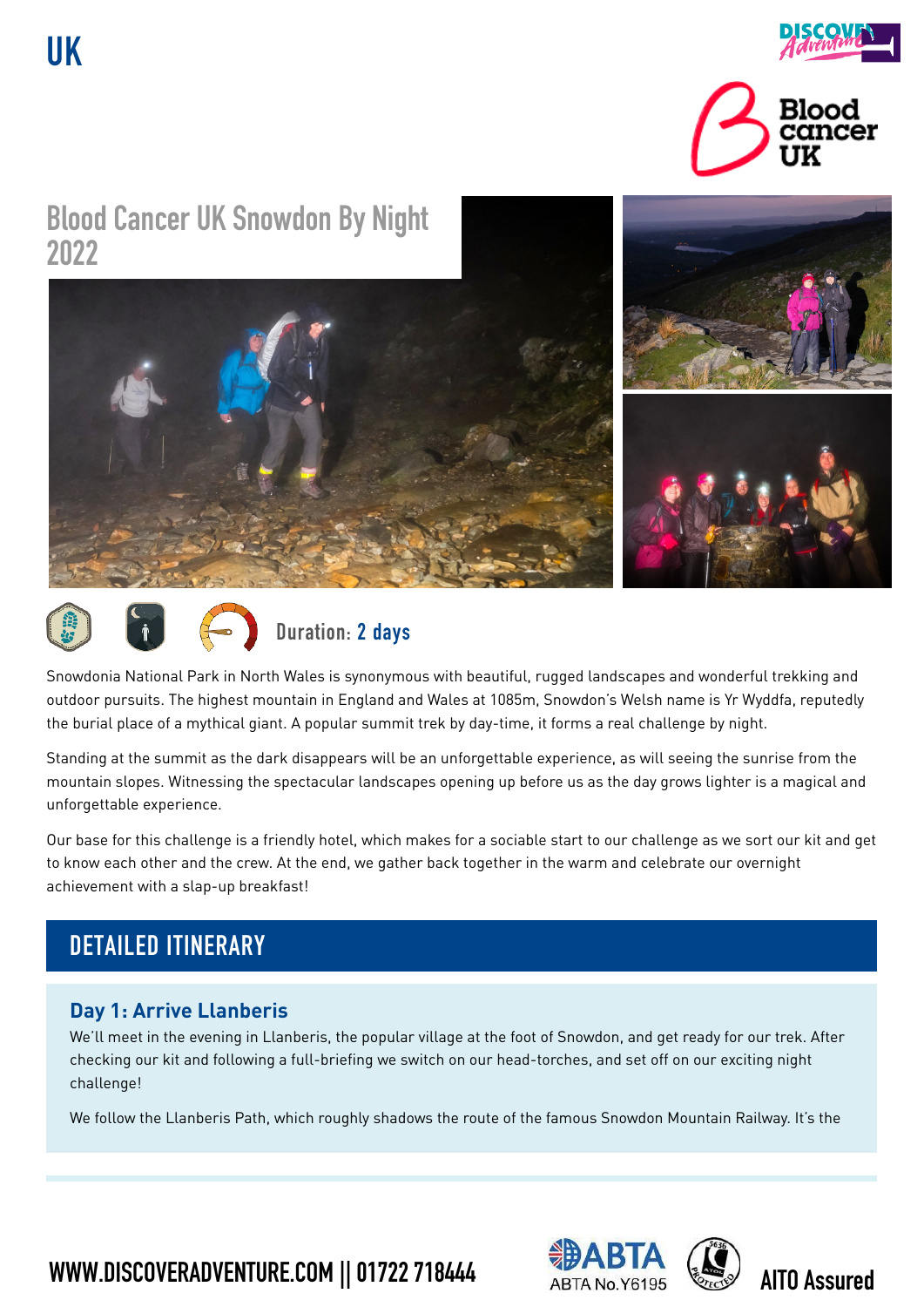

most gradual route up Snowdon with good conditions underfoot, and therefore best suited to our ascent in the dark! There is an initial steep section; after this our route continues quite gradually. The path shows up quite easily most of the time under the torchlight. Trekking up at night is a very different experience than during the day; our senses grow used to the darkness and we can enjoy the silence and the remoteness, and the views of the night sky arcing above us.

After the Halfway House the gradient becomes steeper in places, but we know we're not far off the summit! We pass through a narrow railway bridge, and it's not long before we get to a standing stone, marking where other trails meet ours. A little further on we come to the summit at 1085m. We have gained approx 900m in height since we set off – quite an achievement!

**Day 2: Descend and Depart** After some time to experience the summit – though it will probably be quite cold at the top, so you may not want to linger too long! – we start our descent and return to Llanberis the same way. The sky will now light our way down, and we may be able to enjoy the wonderful views over the Menai Strait towards Anglesey while we are still high enough to enjoy them. As our

surroundings get lighter, we'll be amazed by what we climbed in the dark! The descent will be much quicker and less arduous, but still tiring and can be hard on the knees. We return to Llanberis for a big celebration breakfast! After saying our farewells to our fellow trekkers, we head home, tired but very elated!

#### **Ascent approx. 5-7 hours; descent approx. 2-3 hours**

Discover Adventure reserves the right to change the route or itinerary for safety reasons should local conditions dictate.

## **INCLUDED:**

- Start/finish hub
- Celebration breakfast before departure
- Discover Adventure qualified mountain leaders and qualified first aid leaders
- Full vehicle support where required
- 24 hour emergency UK back-up

## **EXCLUDED:**

- Pre-ascent Dinner
- Parking at the event hub (currently £4.50)
- Transfers to the start of the event
- Insurance to cover personal injury, cancellation/curtailment, lost items etc





**WWW.DISCOVERADVENTURE.COM || 01722 718444** ABTA No. Y6195